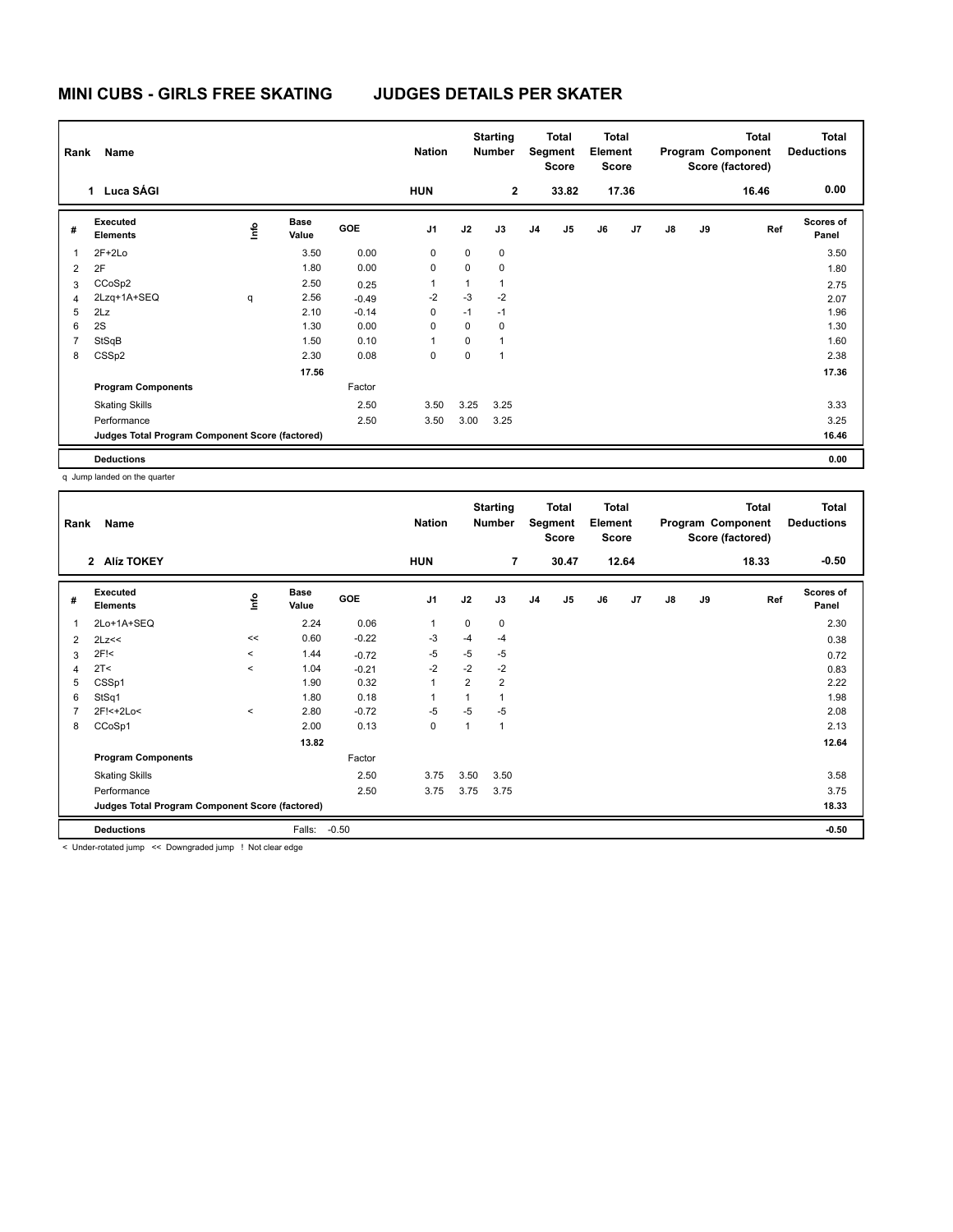|   | <b>Name</b><br>Rank                             |             |                      |         | <b>Nation</b>  |             | <b>Starting</b><br>Number | <b>Total</b><br>Segment<br><b>Score</b> |                | <b>Total</b><br>Element<br><b>Score</b> |       | Program Component |    | Total<br>Score (factored) | <b>Total</b><br><b>Deductions</b> |
|---|-------------------------------------------------|-------------|----------------------|---------|----------------|-------------|---------------------------|-----------------------------------------|----------------|-----------------------------------------|-------|-------------------|----|---------------------------|-----------------------------------|
|   | Virág SZÉKELY<br>3                              |             |                      |         | <b>HUN</b>     |             | 6                         |                                         | 29.86          |                                         | 12.56 |                   |    | 17.30                     | 0.00                              |
| # | Executed<br><b>Elements</b>                     | <u>info</u> | <b>Base</b><br>Value | GOE     | J <sub>1</sub> | J2          | J3                        | J <sub>4</sub>                          | J <sub>5</sub> | J6                                      | J7    | $\mathsf{J}8$     | J9 | Ref                       | Scores of<br>Panel                |
|   | 2Lo+1A+SEQ                                      |             | 2.24                 | 0.00    | $\mathbf 0$    | $\mathbf 0$ | 0                         |                                         |                |                                         |       |                   |    |                           | 2.24                              |
| 2 | 2Fq                                             | q           | 1.80                 | $-0.36$ | $-2$           | $-2$        | $-2$                      |                                         |                |                                         |       |                   |    |                           | 1.44                              |
| 3 | 2Lo<<                                           | <<          | 0.50                 | $-0.23$ | $-4$           | $-5$        | $-5$                      |                                         |                |                                         |       |                   |    |                           | 0.27                              |
|   | 2T <                                            | $\prec$     | 1.04                 | $-0.21$ | $-2$           | $-2$        | $-2$                      |                                         |                |                                         |       |                   |    |                           | 0.83                              |
| 5 | CSS <sub>p2</sub>                               |             | 2.30                 | 0.23    | 1              |             | 1                         |                                         |                |                                         |       |                   |    |                           | 2.53                              |
| 6 | StSqB                                           |             | 1.50                 | 0.05    | -1             | $\Omega$    | $\Omega$                  |                                         |                |                                         |       |                   |    |                           | 1.55                              |
|   | $2S+1T$                                         |             | 1.70                 | 0.00    | $\Omega$       | $\Omega$    | 0                         |                                         |                |                                         |       |                   |    |                           | 1.70                              |
| 8 | CCoSp1                                          |             | 2.00                 | 0.00    | $-1$           |             | 0                         |                                         |                |                                         |       |                   |    |                           | 2.00                              |
|   |                                                 |             | 13.08                |         |                |             |                           |                                         |                |                                         |       |                   |    |                           | 12.56                             |
|   | <b>Program Components</b>                       |             |                      | Factor  |                |             |                           |                                         |                |                                         |       |                   |    |                           |                                   |
|   | <b>Skating Skills</b>                           |             |                      | 2.50    | 3.75           | 3.50        | 3.25                      |                                         |                |                                         |       |                   |    |                           | 3.50                              |
|   | Performance                                     |             |                      | 2.50    | 3.50           | 3.25        | 3.50                      |                                         |                |                                         |       |                   |    |                           | 3.42                              |
|   | Judges Total Program Component Score (factored) |             |                      |         |                |             |                           |                                         |                |                                         |       |                   |    |                           | 17.30                             |
|   | <b>Deductions</b>                               |             |                      |         |                |             |                           |                                         |                |                                         |       |                   |    |                           | 0.00                              |

< Under-rotated jump << Downgraded jump q Jump landed on the quarter

| Rank<br>Name |                                                 |          |                      | <b>Nation</b> |                          | <b>Starting</b><br>Number | <b>Total</b><br>Segment<br><b>Score</b> |                | <b>Total</b><br>Element<br><b>Score</b> |    | Program Component<br>Score (factored) |               | <b>Total</b> | <b>Total</b><br><b>Deductions</b> |                           |
|--------------|-------------------------------------------------|----------|----------------------|---------------|--------------------------|---------------------------|-----------------------------------------|----------------|-----------------------------------------|----|---------------------------------------|---------------|--------------|-----------------------------------|---------------------------|
|              | 4 Szofi SEBES                                   |          |                      |               | <b>HUN</b>               |                           | 4                                       |                | 27.97                                   |    | 11.89                                 |               |              | 17.08                             | $-1.00$                   |
| #            | Executed<br><b>Elements</b>                     | lnfo     | <b>Base</b><br>Value | GOE           | J <sub>1</sub>           | J2                        | J3                                      | J <sub>4</sub> | J5                                      | J6 | J <sub>7</sub>                        | $\mathsf{J}8$ | J9           | Ref                               | <b>Scores of</b><br>Panel |
|              | CSS <sub>p2</sub>                               |          | 2.30                 | 0.15          | 0                        | 1                         | 1                                       |                |                                         |    |                                       |               |              |                                   | 2.45                      |
| 2            | 2Loq+1A+SEQ                                     | q        | 2.24                 | $-0.34$       | $-2$                     | $-2$                      | $-2$                                    |                |                                         |    |                                       |               |              |                                   | 1.90                      |
| 3            | 2S                                              |          | 1.30                 | $-0.39$       | $-4$                     | $-2$                      | $-3$                                    |                |                                         |    |                                       |               |              |                                   | 0.91                      |
|              | 2T                                              |          | 1.30                 | 0.04          | 0                        | 1                         | 0                                       |                |                                         |    |                                       |               |              |                                   | 1.34                      |
| 5            | 2F<                                             | $\prec$  | 1.44                 | $-0.72$       | $-5$                     | $-5$                      | $-5$                                    |                |                                         |    |                                       |               |              |                                   | 0.72                      |
| 6            | CCoSp1                                          |          | 2.00                 | 0.20          | 1                        |                           |                                         |                |                                         |    |                                       |               |              |                                   | 2.20                      |
|              | StSqB                                           |          | 1.50                 | 0.15          | $\overline{\phantom{a}}$ |                           |                                         |                |                                         |    |                                       |               |              |                                   | 1.65                      |
| 8            | 2F<                                             | $\hat{}$ | 1.44                 | $-0.72$       | $-5$                     | -5                        | -5                                      |                |                                         |    |                                       |               |              |                                   | 0.72                      |
|              |                                                 |          | 13.52                |               |                          |                           |                                         |                |                                         |    |                                       |               |              |                                   | 11.89                     |
|              | <b>Program Components</b>                       |          |                      | Factor        |                          |                           |                                         |                |                                         |    |                                       |               |              |                                   |                           |
|              | <b>Skating Skills</b>                           |          |                      | 2.50          | 3.25                     | 3.75                      | 3.50                                    |                |                                         |    |                                       |               |              |                                   | 3.50                      |
|              | Performance                                     |          |                      | 2.50          | 3.00                     | 3.50                      | 3.50                                    |                |                                         |    |                                       |               |              |                                   | 3.33                      |
|              | Judges Total Program Component Score (factored) |          |                      |               |                          |                           |                                         |                |                                         |    |                                       |               |              |                                   | 17.08                     |
|              | <b>Deductions</b>                               |          | Falls:               | $-1.00$       |                          |                           |                                         |                |                                         |    |                                       |               |              |                                   | $-1.00$                   |

< Under-rotated jump q Jump landed on the quarter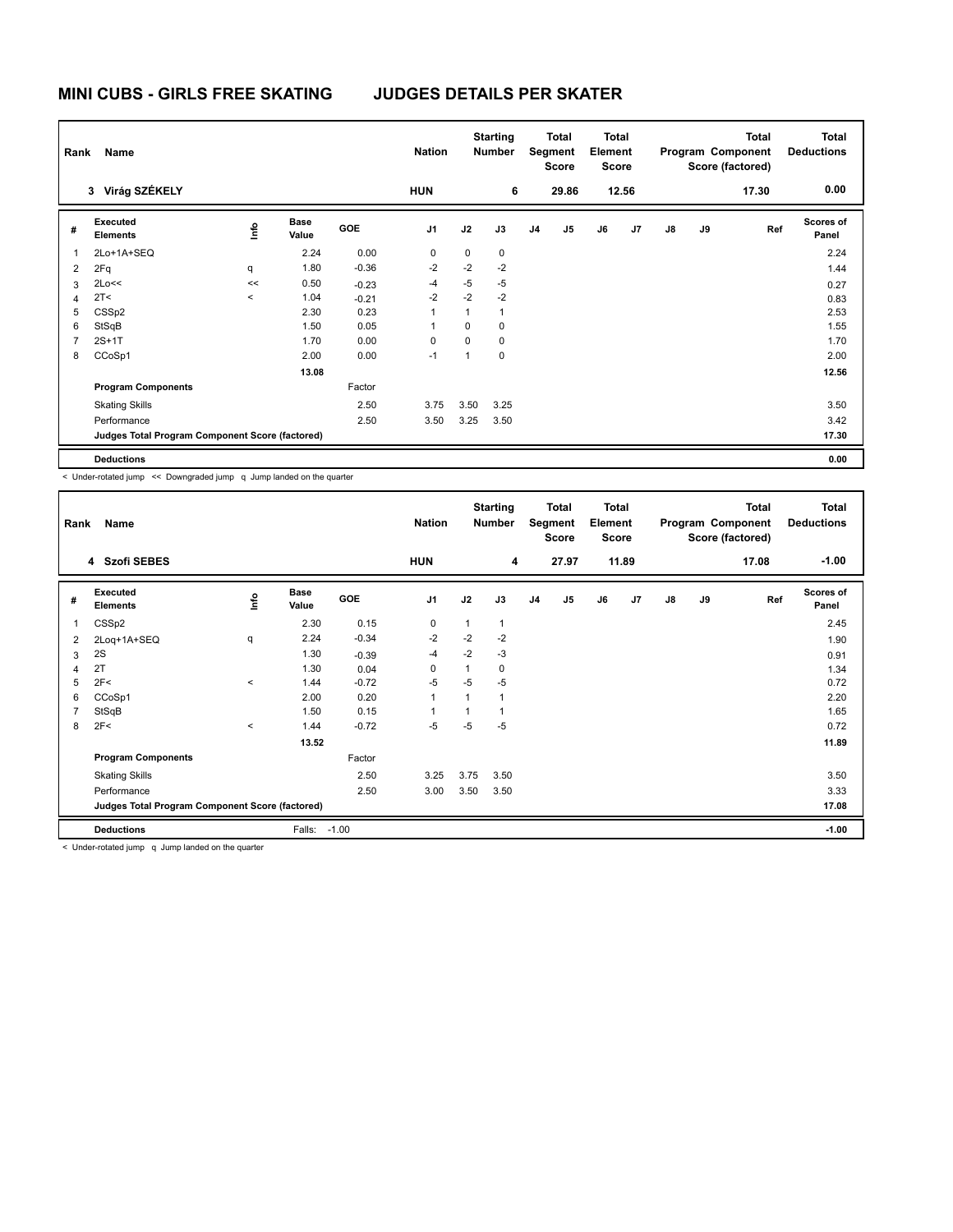| Name<br>Rank   |                                                 |             |                      |            | <b>Nation</b>  |      | <b>Starting</b><br>Number |                | <b>Total</b><br>Segment<br><b>Score</b> |    | <b>Total</b><br>Element<br><b>Score</b> |               |    | <b>Total</b><br>Program Component<br>Score (factored) | <b>Total</b><br><b>Deductions</b> |  |
|----------------|-------------------------------------------------|-------------|----------------------|------------|----------------|------|---------------------------|----------------|-----------------------------------------|----|-----------------------------------------|---------------|----|-------------------------------------------------------|-----------------------------------|--|
|                | <b>Gréta GALAMBOS</b><br>5.                     |             |                      |            | <b>HUN</b>     |      | 1                         |                | 25.68                                   |    | 10.98                                   |               |    | 15.20                                                 | $-0.50$                           |  |
| #              | Executed<br><b>Elements</b>                     | <u>info</u> | <b>Base</b><br>Value | <b>GOE</b> | J <sub>1</sub> | J2   | J3                        | J <sub>4</sub> | J <sub>5</sub>                          | J6 | J7                                      | $\mathsf{J}8$ | J9 | Ref                                                   | Scores of<br>Panel                |  |
|                | 2Loq                                            | q           | 1.70                 | $-0.34$    | $-2$           | $-2$ | $-2$                      |                |                                         |    |                                         |               |    |                                                       | 1.36                              |  |
| $\overline{2}$ | 2F<                                             | $\prec$     | 1.44                 | $-0.29$    | $-2$           | $-2$ | $-2$                      |                |                                         |    |                                         |               |    |                                                       | 1.15                              |  |
| 3              | CUS <sub>p2</sub>                               |             | 2.00                 | 0.20       | 1              | 1    | 1                         |                |                                         |    |                                         |               |    |                                                       | 2.20                              |  |
| $\overline{4}$ | $1A+1Lo$                                        |             | 1.60                 | $-0.07$    | $-1$           | $-1$ | $\Omega$                  |                |                                         |    |                                         |               |    |                                                       | 1.53                              |  |
| 5              | StSqB                                           |             | 1.50                 | 0.15       | 1              |      |                           |                |                                         |    |                                         |               |    |                                                       | 1.65                              |  |
| 6              | 2F<<                                            | <<          | 0.50                 | $-0.23$    | $-5$           | $-5$ | $-4$                      |                |                                         |    |                                         |               |    |                                                       | 0.27                              |  |
|                | $2T<+1T$                                        | $\prec$     | 1.44                 | $-0.21$    | $-2$           | $-2$ | $-2$                      |                |                                         |    |                                         |               |    |                                                       | 1.23                              |  |
| 8              | CCoSpB                                          |             | 1.70                 | $-0.11$    | $-1$           | $-1$ | 0                         |                |                                         |    |                                         |               |    |                                                       | 1.59                              |  |
|                |                                                 |             | 11.88                |            |                |      |                           |                |                                         |    |                                         |               |    |                                                       | 10.98                             |  |
|                | <b>Program Components</b>                       |             |                      | Factor     |                |      |                           |                |                                         |    |                                         |               |    |                                                       |                                   |  |
|                | <b>Skating Skills</b>                           |             |                      | 2.50       | 3.25           | 3.00 | 2.75                      |                |                                         |    |                                         |               |    |                                                       | 3.00                              |  |
|                | Performance                                     |             |                      | 2.50       | 3.25           | 3.00 | 3.00                      |                |                                         |    |                                         |               |    |                                                       | 3.08                              |  |
|                | Judges Total Program Component Score (factored) |             |                      |            |                |      |                           |                |                                         |    |                                         |               |    |                                                       | 15.20                             |  |
|                | <b>Deductions</b>                               |             | Falls:               | $-0.50$    |                |      |                           |                |                                         |    |                                         |               |    |                                                       | $-0.50$                           |  |

< Under-rotated jump << Downgraded jump q Jump landed on the quarter

| Rank<br><b>Name</b> |                                                 |      |                      |            | <b>Nation</b>  |              | <b>Starting</b><br>Number | <b>Total</b><br>Segment<br><b>Score</b> |                | <b>Total</b><br>Element<br><b>Score</b> |       | Program Component<br>Score (factored) |    | Total | <b>Total</b><br><b>Deductions</b> |
|---------------------|-------------------------------------------------|------|----------------------|------------|----------------|--------------|---------------------------|-----------------------------------------|----------------|-----------------------------------------|-------|---------------------------------------|----|-------|-----------------------------------|
|                     | 6 Laura Lola ANDRÁSIK                           |      |                      |            | <b>HUN</b>     |              | 5                         |                                         | 25.17          |                                         | 11.42 |                                       |    | 13.75 | 0.00                              |
| #                   | Executed<br><b>Elements</b>                     | lnfo | <b>Base</b><br>Value | <b>GOE</b> | J <sub>1</sub> | J2           | J3                        | J <sub>4</sub>                          | J <sub>5</sub> | J6                                      | J7    | J8                                    | J9 | Ref   | Scores of<br>Panel                |
| 1                   | 2Fq                                             | q    | 1.80                 | $-0.36$    | $-2$           | $-2$         | $-2$                      |                                         |                |                                         |       |                                       |    |       | 1.44                              |
| 2                   | SSp2                                            |      | 1.60                 | 0.11       | 0              | $\mathbf{1}$ | 1                         |                                         |                |                                         |       |                                       |    |       | 1.71                              |
| 3                   | 2Lo+1A+SEQ                                      |      | 2.24                 | $-0.23$    | $-2$           | $-1$         | $-1$                      |                                         |                |                                         |       |                                       |    |       | 2.01                              |
| 4                   | 2Tq                                             | q    | 1.30                 | $-0.48$    | $-4$           | -3           | $-4$                      |                                         |                |                                         |       |                                       |    |       | 0.82                              |
| 5                   | $2Sq+1T$                                        | q    | 1.70                 | $-0.26$    | $-2$           | $-2$         | $-2$                      |                                         |                |                                         |       |                                       |    |       | 1.44                              |
| 6                   | StSqB                                           |      | 1.50                 | 0.05       | 0              | 1            | 0                         |                                         |                |                                         |       |                                       |    |       | 1.55                              |
|                     | 1A                                              |      | 1.10                 | 0.00       | 0              | 0            | 0                         |                                         |                |                                         |       |                                       |    |       | 1.10                              |
| 8                   | CCoSp1V                                         |      | 1.50                 | $-0.15$    | $-2$           | 0            | $-1$                      |                                         |                |                                         |       |                                       |    |       | 1.35                              |
|                     |                                                 |      | 12.74                |            |                |              |                           |                                         |                |                                         |       |                                       |    |       | 11.42                             |
|                     | <b>Program Components</b>                       |      |                      | Factor     |                |              |                           |                                         |                |                                         |       |                                       |    |       |                                   |
|                     | <b>Skating Skills</b>                           |      |                      | 2.50       | 2.50           | 2.75         | 2.50                      |                                         |                |                                         |       |                                       |    |       | 2.58                              |
|                     | Performance                                     |      |                      | 2.50       | 2.75           | 3.00         | 3.00                      |                                         |                |                                         |       |                                       |    |       | 2.92                              |
|                     | Judges Total Program Component Score (factored) |      |                      |            |                |              |                           |                                         |                |                                         |       |                                       |    |       | 13.75                             |
|                     | <b>Deductions</b>                               |      |                      |            |                |              |                           |                                         |                |                                         |       |                                       |    |       | 0.00                              |

q Jump landed on the quarter